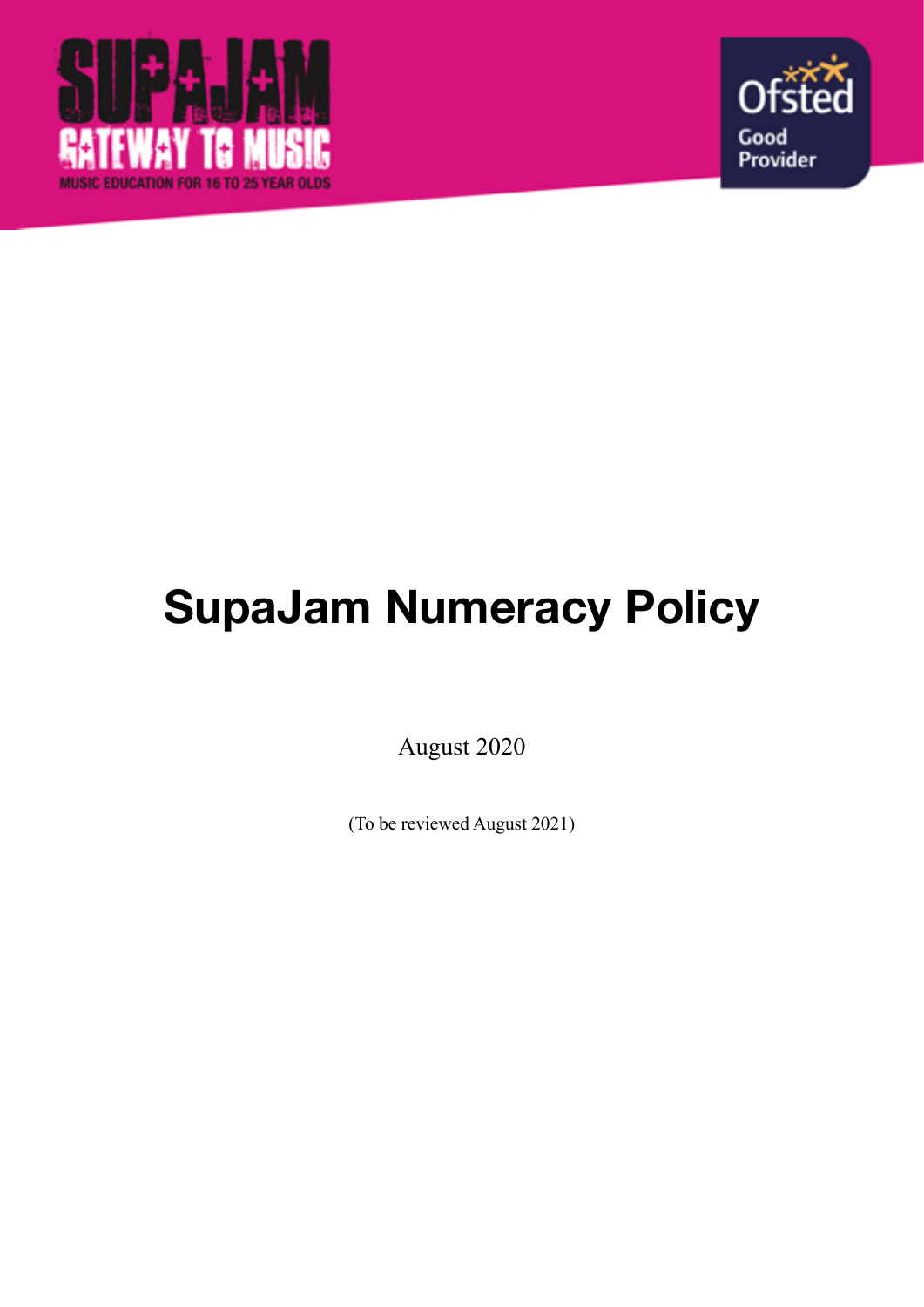SupaJam Numeracy Policy **Page 2 of 3** SupaJam Numeracy Policy **Page 2 of 3** 

**Content** 

- 1. Principles
- 2. Aims and objectives
- 3. Teachers of mathematics
- 4. Teachers of other subjects
- 5. Monitoring
- 6. Maths across the curriculum

## **1. Principles**

The development of numeracy skills is a requirement for every student on a study programme within England. Math helps students to think analytically and have better reasoning abilities. These skills are essential because they help students to solve problems and look for solutions.

Within SupaJam:

- Students will develop a positive and confident attitude to mathematics
- Students will actively contribute to their own learning and will become independent learners, thinkers and problem solvers
- Students will develop competency when working with mathematics
- Students will develop an understanding of the ways in which information is gathered and presented
- Students will develop a clear understanding of the language of mathematics
- Students will develop logical thinking, enabling them to record work clearly and in a variety of ways
- Students will develop the skills, knowledge and understanding needed to participate fully in working life, as well as the skills to apply, analyse and evaluate their mathematical knowledge.

## **2. Aims and objectives**

The Functional Skills & GCSE Manager should work with staff to develop schemes of work that consider the above definitions and goals, and will aim:-

- To raise standards of numeracy by enhancing the quality of learning and teaching
- To ensure that a range of strategies is employed to suit the abilities of students; differentiating needs and appropriately challenging all students
- To agree and implement intervention strategies for those students encountering problems within their programme of study
- To incorporate the use of new and emergent technologies to support numeracy developments
- To work with all SupaJam staff ensuring a joined-up approach to numeracy, incorporating it across all curriculums and programmes
- To provide appropriate staff development to ensure a shared understanding of (and consistent approach to) numeracy throughout SupaJam.

## **3. Teachers of mathematics should:**

- 1. Be aware of the mathematical techniques used in other subjects and provide assistance and advice to RSL teachers, to ensure a correct and consistent approach is used in all subjects.
- 2. Provide information to RSL Teachers on appropriate expectations of students and difficulties likely to be experienced in various age and ability groups.
- 3. Seek opportunities to use topics and examination questions from other subjects in mathematics lessons.